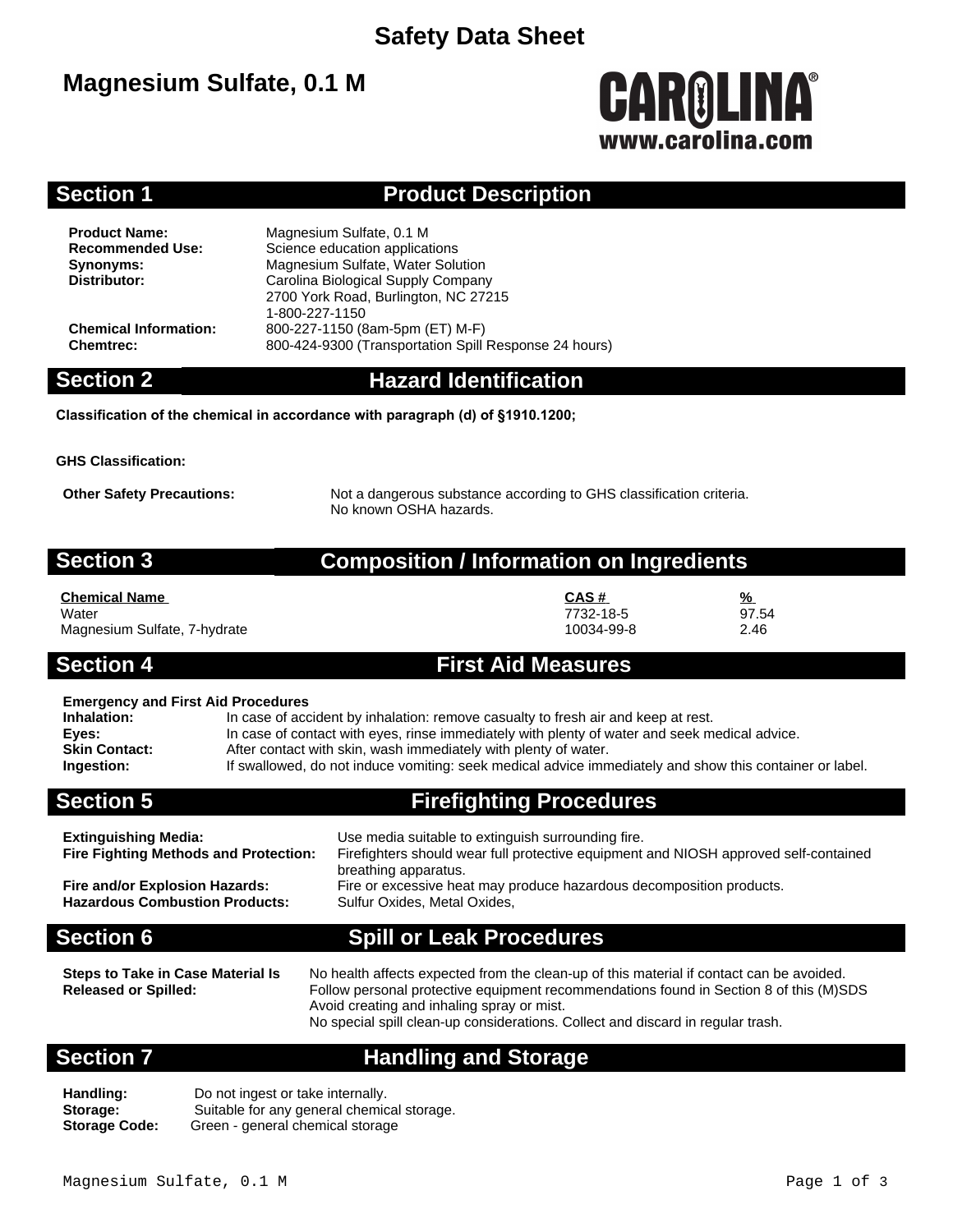## **Safety Data Sheet**

| <b>Section 8</b>                            | <b>Protection Information</b>                                                                                                                                                                                                                                                                                                                                                  |               |                 |        |  |
|---------------------------------------------|--------------------------------------------------------------------------------------------------------------------------------------------------------------------------------------------------------------------------------------------------------------------------------------------------------------------------------------------------------------------------------|---------------|-----------------|--------|--|
|                                             | <b>ACGIH</b>                                                                                                                                                                                                                                                                                                                                                                   |               | <b>OSHA PEL</b> |        |  |
| <b>Chemical Name</b>                        | (TWA)                                                                                                                                                                                                                                                                                                                                                                          | (STEL)        | <u>(TWA)</u>    | (STEL) |  |
| Magnesium Sulfate, 7-hydrate                | N/A                                                                                                                                                                                                                                                                                                                                                                            | N/A           | N/A             | N/A    |  |
| <b>Control Parameters</b>                   |                                                                                                                                                                                                                                                                                                                                                                                |               |                 |        |  |
| <b>Engineering Measures:</b>                | No exposure limits exist for the constituents of this product. General room ventilation<br>might be required to maintain operator comfort under normal conditions of use.                                                                                                                                                                                                      |               |                 |        |  |
| <b>Personal Protective Equipment (PPE):</b> | Lab coat, apron, eye wash, safety shower.                                                                                                                                                                                                                                                                                                                                      |               |                 |        |  |
| <b>Respiratory Protection:</b>              | No respiratory protection required under normal conditions of use.                                                                                                                                                                                                                                                                                                             |               |                 |        |  |
| <b>Eye Protection:</b>                      | Wear chemical splash goggles when handling this product. Have an eye wash station<br>available.                                                                                                                                                                                                                                                                                |               |                 |        |  |
| <b>Skin Protection:</b>                     | Avoid skin contact by wearing chemically resistant gloves, an apron and other protective<br>equipment depending upon conditions of use. Inspect gloves for chemical break-through<br>and replace at regular intervals. Clean protective equipment regularly. Wash hands and<br>other exposed areas with mild soap and water before eating, drinking, and when leaving<br>work. |               |                 |        |  |
| Gloves:                                     | Nitrile                                                                                                                                                                                                                                                                                                                                                                        |               |                 |        |  |
| Raatian N                                   |                                                                                                                                                                                                                                                                                                                                                                                | Dhuciael Dete |                 |        |  |

### **Section 9 Physical Data**

**Formula:** MgSO4 (aq) **Vapor Pressure:** 14 (water) **Molecular Weight:** 120.366 (MgSO4)<br>**Appearance:** Colorless Liquid **Appearance:** Colorless Liquid **Vapor Density (Air=1):** 0.7 (water)<br> **Odor:** None **Color:** None **Color:** None **Color:** None **Color:** None **Color:** None **Color:** None **Color:** None **Color:** None **Color:** None **Color:** None **Odor Threshold:** No data available **pH:** No data available **Flash Point:** No data available **Viscosity:** No data available

**Specific Gravity: Approx. 1.0**<br>**Solubility in Water: Soluble Log Pow (calculated):** No data available **Melting Point:** Estimated 0 C **Autoignition Temperature:** No data available **Boiling Point:** 100 C **Decomposition Temperature:** No data available **Percent Volatile by Volume: 98.8%** 

**Section 10 Reactivity Data** 

**Reactivity:** No data available<br> **Chemical Stability:** No data available<br>
Stable under norm **Conditions to Avoid:**<br>Incompatible Materials: **Hazardous Decomposition Products: Metal Oxides, <br><b>Hazardous Polymerization:** Will not occur **Hazardous Polymerization:** 

Stable under normal conditions.<br>None known. Water-reactive materials, Ethoxyethynyl Alcohols, Strong oxidizing agents<br>Metal Oxides, , Sulfur Oxides

### **Section 11 Toxicity Data**

**Symptoms (Acute):** Gastrointestinal,<br> **Delaved Effects:** No data available **Delayed Effects:** 

**Routes of Entry** Inhalation, ingestion, eye or skin contact.<br>**ymptoms (Acute):** Gastrointestinal,

**Acute Toxicity: Chemical Name CAS Number Oral LD50 Dermal LD50 Inhalation LC50** Water 7732-18-5 Oral LD50 Rat 90000 mg/kg Magnesium Sulfate 7-hydrate 10034-99-8 **Carcinogenicity: CAS Number IARC NTP CAS Number CAS Number IARC NTP OSHA**<br>
Magnesium Sulfate 7-hvdrate **10034-99-8** Mot listed **Not listed** Mot listed Not listed Magnesium Sulfate 7-hydrate 10034-99-8 Not listed Not listed Not listed Not listed

**Chronic Effects:**

**Mutagenicity:** No evidence of a mutagenic effect.